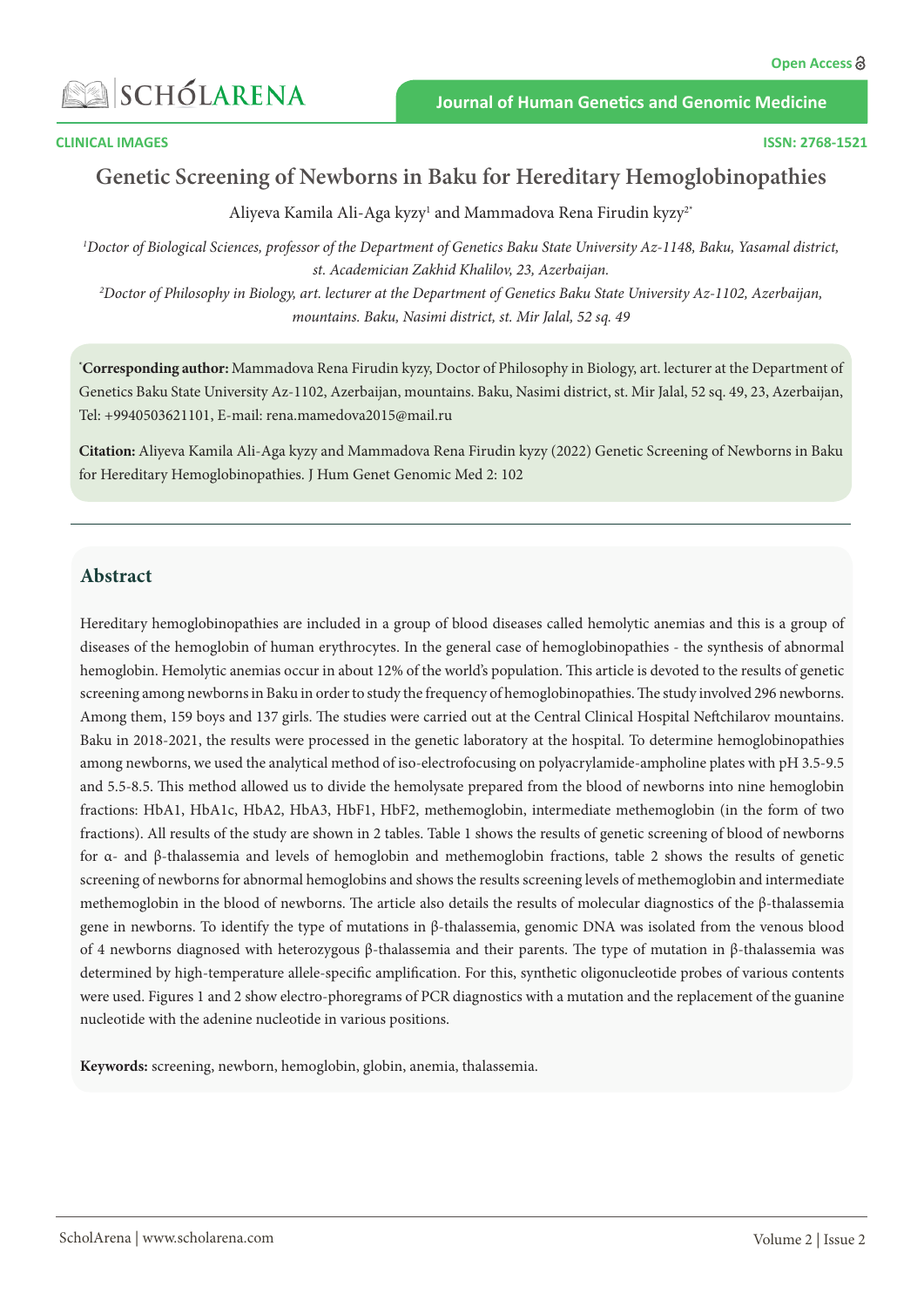# **Introduction**

The second half of the 20th century is significant for biology and medicine with achievements in the field of molecular genetics, penetration into the deepest secrets of protein biosynthesis and molecular pathology. Hemoglobin and its abnormalities are recognized as the best model for research in this area [1].

Hereditary hemoglobinopathies are included in a group of blood diseases called hemolytic anemias and this is a group of diseases of the hemoglobin of human erythrocytes. Hemolytic anemias occur in about 12% of the world's population. In the general case, the synthesis of abnormal hemoglobin is called hemoglobinopathy. Hereditary hemoglobinopathies are divided into two large groups: thalassemias and abnormal hemoglobins [8].

Violation of the biosynthesis of the globin structure leads to abnormal hemoglobins. To date, more than 400 abnormal hemoglobins are known that affect the structure of α-, β-, γ- and δ-polypeptide chains of globin. From a clinical point of view, stable abnormal hemoglobins are of greatest importance: hemoglobin S - the sickle cell gene, hemoglobin C, hemoglobin D, hemoglobin E and hemoglobin H. In addition to hemoglobin H, which is an abnormal variant of the globin α-polypeptide chain, other stable abnormal hemoglobins are an abnormal variant of the β-polypeptide chain of globin [6].

# **Materials and methods of research**

In our study, we used the blood of 296 newborns for analysis, while the parents of children who were diagnosed with the disease also participated in the study. It should be noted that newborns were selected selectively, with the consent of their parents.

To determine the frequency of occurrence of hereditary hemoglobinopathies among newborns, we used the analytical method of isoelectric focusing (İEF) on polyacrylamide-ampholine plates with pH 3.5-9.5 and 5.5-8.5. This method allows you to divide the hemolysate prepared from the blood of newborns into the following nine hemoglobin fractions: HbA1, HbA1c, HbA2, HbA3, HbF1, HbF2, methemoglobin, intermediate methemoglobin (as two fractions). The most anodic is HbA3, cathodic HbA2. From the anode to the cathode, hemoglobin fractions are arranged as follows; HbA<sub>3</sub>, HbA<sub>1c</sub>, HbA<sub>1</sub>, HbF<sub>1</sub>, HbF<sub>2</sub>, methemoglobin intermediate, methemoglobin and HbA2.Abnormal HbS (sickle cell carriage), HbD is located between the fractions of hemoglobins HbF1 and intermediate methemoglobin. Abnormal HbE is located between the fractions of the intermediate methemoglobin and methemoglobin. Abnormal HbC is located at the level of the minor fraction of HbA2.

To identify the type of mutations in thalassemia, genomic DNA was isolated from the venous blood of newborns, then the integrity of genomic DNA was analyzed by electrophoresis on agarose plates using certain synthetic oligonucleotide probes (primers). The type of mutation was determined by high-temperature allele-specific amplification.

#### **Results of own research**

Genetic screening of newborns for hereditary hemoglobinopathies made it possible to identify heterozygous carriage of thalassemia in 9 out of 296 examined newborns: α-thalassemia was detected in 5 newborns and β-thalassemia was detected in 4 newborns with a phenotypic frequency of 1.689% and 1.351%, respectively. Table 1 summarizes the results of this study.

|                               | $\alpha$ - thalassemia |       | $\beta$ - thalassemia |       |            |             |            |            |                          | Met-           | Intermedi-                                     |
|-------------------------------|------------------------|-------|-----------------------|-------|------------|-------------|------------|------------|--------------------------|----------------|------------------------------------------------|
| Number<br>οt<br>new-<br>borns | Qua-<br>ntity          | $\%$  | Oua-<br>tity          | $\%$  | HbA<br>(%) | HbA.<br>(9) | HbA<br>(%) | HbA<br>(%) | H <sub>b</sub> A<br>(% ) | Gemo<br>Globin | fraction<br>ate<br>of Methemo<br>globin $(\%)$ |
| 296                           | ◡                      | 1,689 | $\overline{4}$        | 1,351 | 16,529,8   | 0,971,65    | 1,32,0     | 28,551,0   | 2,95,0                   | 1,02,2         | 3,55,0                                         |

**Table 1:**Results of genetic blood screening of newborns for α- and β-thalassemia and levels of hemoglobin and methemoglobin fractions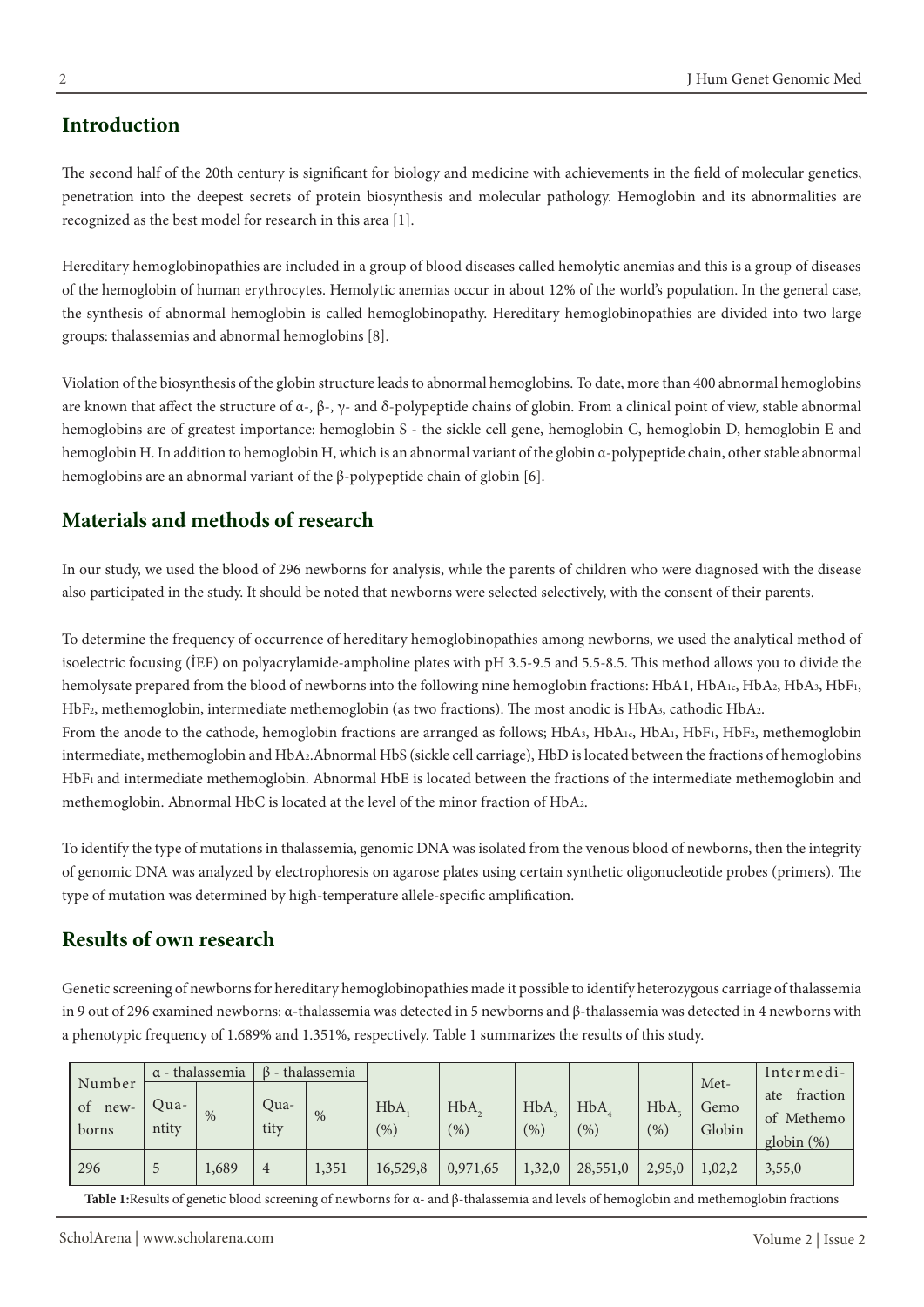On the plates of the IEF in newborns with heterozygous β-thalassemia, an increase in the level of HbA2 was observed compared with the results obtained with the IEF of the blood of normal - non-carriers of the pathological gene. In newborns who do not carry the pathological β-thalassemia gene, the HbA2 level is low and amounts to 0.03-0.05% of total hemoglobin, while in newborns with heterozygous β-thalassemia, the HbA2 level exceeded normal values and amounted to 0.97-1, 65%. This indicator is the only test we use to diagnose heterozygous β-thalassemia. Using the usual method of electrophoresis on cellulose acetate films, the heterozygous state of β-thalassemia is difficult due to the low sensitivity of the method.

In all 4 newborns, increased values of this minor fraction were observed. It should be noted that HbA2 values in adults with heterozygous β-thalassemia, in contrast to newborns, are higher and vary within 3.5-8.0%. Table 1 presents numerical values in percent levels of hemoglobin fractions, methemoglobin and intermediate fraction of methemoglobin.

As can be seen from Table 1, the levels of other hemoglobin fractions: HbA1, HbA3, HbF1, HbF2, methemoglobin and intermediate methemoglobin fraction were within normal limits.

In 5 newborns, the α-thalassemia gene, as in the case of β-thalassemia, had a heterozygous carriage. On the electropherogram closer to the anode in the blood of newborns with heterozygous carriage of α-thalassemia, in addition to normal hemoglobin fractions, two minor fractions were observed. These minor hemoglobin fractions, taking into account their isoelectric points in the range of pH-6.8-6.9, corresponded to hemoglobin fractions - Barts. The levels of hemoglobin fractions of Barts ranged from 2.8-5.4% and averaged 3.9%.

Unlike the β-globin gene, the  $\alpha$ -globin gene is located on the 16th chromosome and is represented by four copies. Whereas the β-globin gene is represented by two copies. The α-globin genes are identical in structure and differ only in the number of synthesized α-polypeptide chains, i.e. differ in gene expression.

As a result of genetic screening of newborns for abnormal hemoglobins in 3 children of different sexes (2 boys, 1 girl), heterozygous carriage of structurally abnormal hemoglobins of the HbS and HbD types was revealed: 2 cases with sickle cell carriage (HbAS) and one case with HbD. This information is detailed in Table 2.

|                       |                 |      |          | Anomal Hemoglobins |            |                          |            | Intermediate |                      |       |               |       |
|-----------------------|-----------------|------|----------|--------------------|------------|--------------------------|------------|--------------|----------------------|-------|---------------|-------|
| Number of<br>newborns | <b>HbS</b>      |      | HbD      |                    | <b>HbE</b> |                          | <b>HbC</b> |              | Methemo-globin       |       | Mehemo-globin |       |
|                       | Quantity        | $\%$ | Ouantity | $\%$               | Quantity   | $\%$                     | Quantity   | $\%$         | Quanity              | $\%$  | Quantity      | $\%$  |
| 296                   | $\sqrt{2}$<br>∼ | 0,75 |          | 0,37               |            | $\overline{\phantom{0}}$ |            |              | 1 <sub>2</sub><br>13 | 4,391 | $-1$          | 3,716 |

**Table 2:** Genetic screening results newborns for abnormal hemoglobins and results of methemoglobin and intermediate methemoglobin levels in the blood of newborns.

Methemoglobinemia is caused by an increased content of methemoglobin, which is not able to carry oxygen. Allocate hereditary and acquired methemoglobinemia. Hereditary include congenital enzymopenic methemoglobinemia, caused by a sharp decrease or complete absence in erythrocytes of the activity of the enzyme lipoamide dehydrogenase, a dependent methemoglobin reductase, and hereditary, developing as a result of the presence of unstable or abnormal hemoglobins (M-hemoglobinopathies), in which, as a result of gene mutations, amino acid replacement has occurred residues in the globin polypeptide chains. Hereditary fermentopenic methemoglobinemia is inherited in an autosomal recessive manner, M-methemoglobinemia in an autosomal dominant manner. With methemoglobinopathy, immediately after the birth of a child, cyanosis is detected on the skin and mucous membranes, especially in the lips, nose, earlobes, and in the nail bed. It persists throughout life, increasing with cooling, taking methemoglobinformingdrugs [7, 12].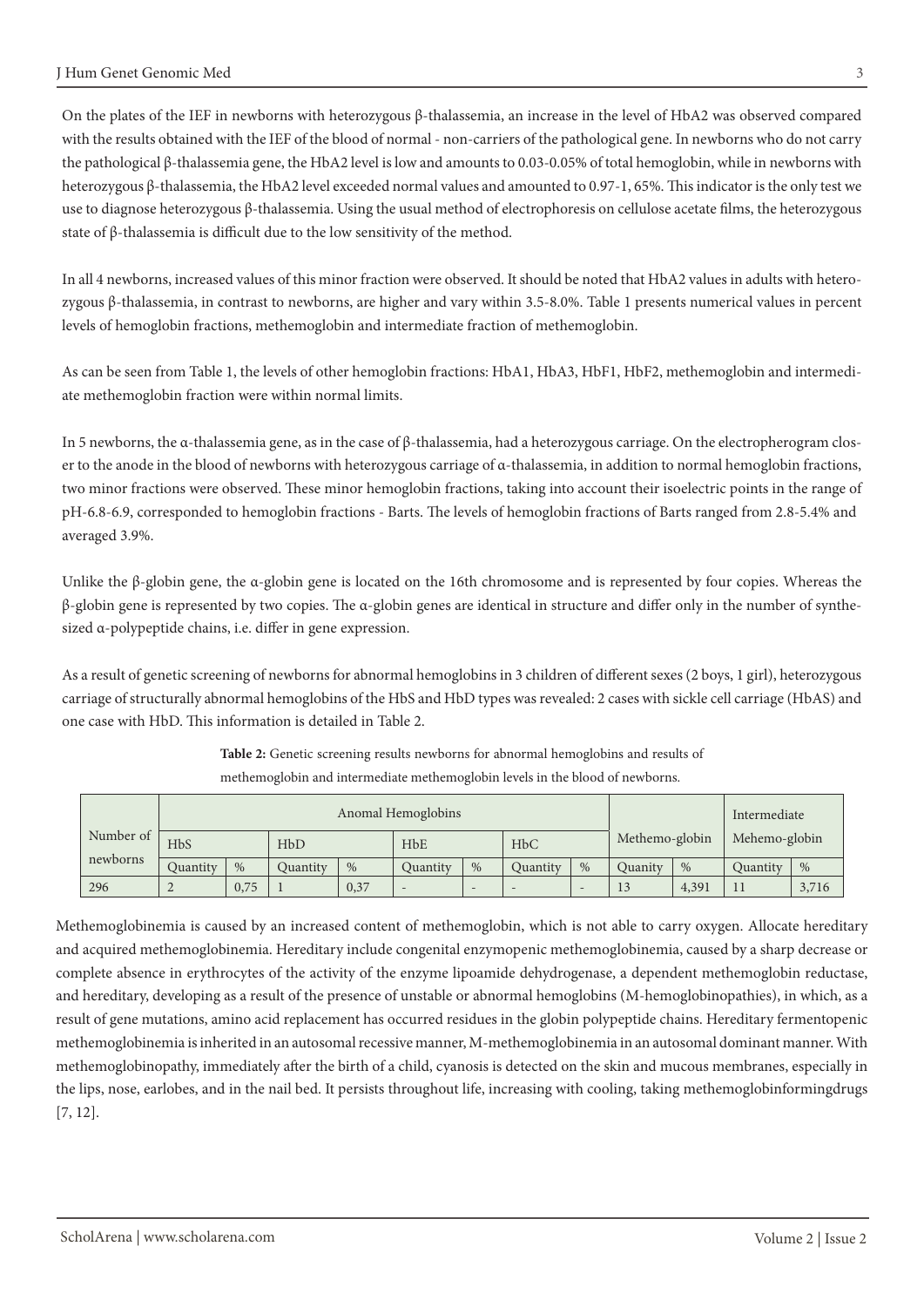As a result of screening the levels of methemoglobin and intermediate methemoglobin in the blood of newborns, in 13 cases in heterosexual newborns, an increase in methemoglobin was observed, in 11 cases an increase in the intermediate fraction of methemoglobin. The quantitative and percentage results of this study are presented in table 2.

As can be seen from table 2, in 13 (4.391%) cases in heterosexual newborns, an increase in methemoglobin was observed, in 11 (3.716%) cases, an increase in the intermediate fraction of methemoglobin.

### **Results of molecular diagnostics of the β-thalassemia gene**

To identify the type of mutations in β-thalassemia, genomic DNA was isolated from the venous blood of 4 newborns with a diagnosis of heterozygous β-thalassemia and their parents, then the integrity of genomic DNA was analyzed by electrophoresis on agarose plates. The type of mutation in β-thalassemia was determined by high-temperature allele-specific amplification. For this, the following synthetic oligonucleotide probes (primers) were used: β<sub>0</sub>-IVS-2-1 (G-A), β<sub>0</sub>-kodon 8 (-AA); β<sub>+</sub>-IVS-1-110 (G-A); β<sub>0</sub>kodon  $8/9$  (+G);  $β$ <sub>+</sub>-IVS-1-6 (T-C) and  $β$ <sub>+</sub>-IVS-1-5 (G-C).

Each DNA sample isolated from the blood of newborns was hybridized with primers separately. Of the six primer samples, a positive signal was obtained for two and two types of mutations for the β-thalassemia gene were identified:

1.replacement of the guanine nucleotide with the adenine nucleotide in position 1 of the second large intron of the β-globin gene with the β<sub>0</sub>-thalassemia phenotype - β<sub>0</sub>-IVS-2-1 (G-A);

2.replacement of the nucleotide guanine with the nucleotide adenine in position 110 of the first small intron of the β-globin gene with the β<sub>+</sub>-thalassemia phenotype,  $β$ <sub>+</sub>-IVS-1-110 (D-A).

Figure 1 shows an electrophoregram of PCR diagnostics with a mutation replacing the nucleotide guanine with the nucleotide adenine in the 1st position of the second - large intron of the β-globin gene with the β<sub>0</sub>-thalassemia phenotype -β<sub>0</sub>-IVS-2-1 (G-A).

As can be seen from figure 1, out of ten DNA samples, in one case (No.4) a mutation was identified - the replacement of the nucleotide guanine with the nucleotide adenine in the 1st position of the second - a large intron of the β-globin gene with the phenotype of β0-thalassemia. A positive signal was obtained for one sample under No.4. A negative signal was obtained for samples Nos. 1,2,3,5,6,7,8,9 and 10.



**Figure 1**: Electrophoregram of PCR diagnostics with mutation -β0-IVS-2-1 (G-A).

As can be seen from Figure 2, out of ten DNA samples, in two cases (No.2 and No.6), a mutation was identified - the replacement of the nucleotide guanine with the nucleotide adenine in the 110th position of the first small intron of the β-globin gene with the phenotype of β+-thalassemia. A positive signal was obtained for two samples: number 2 and number 6. A negative signal was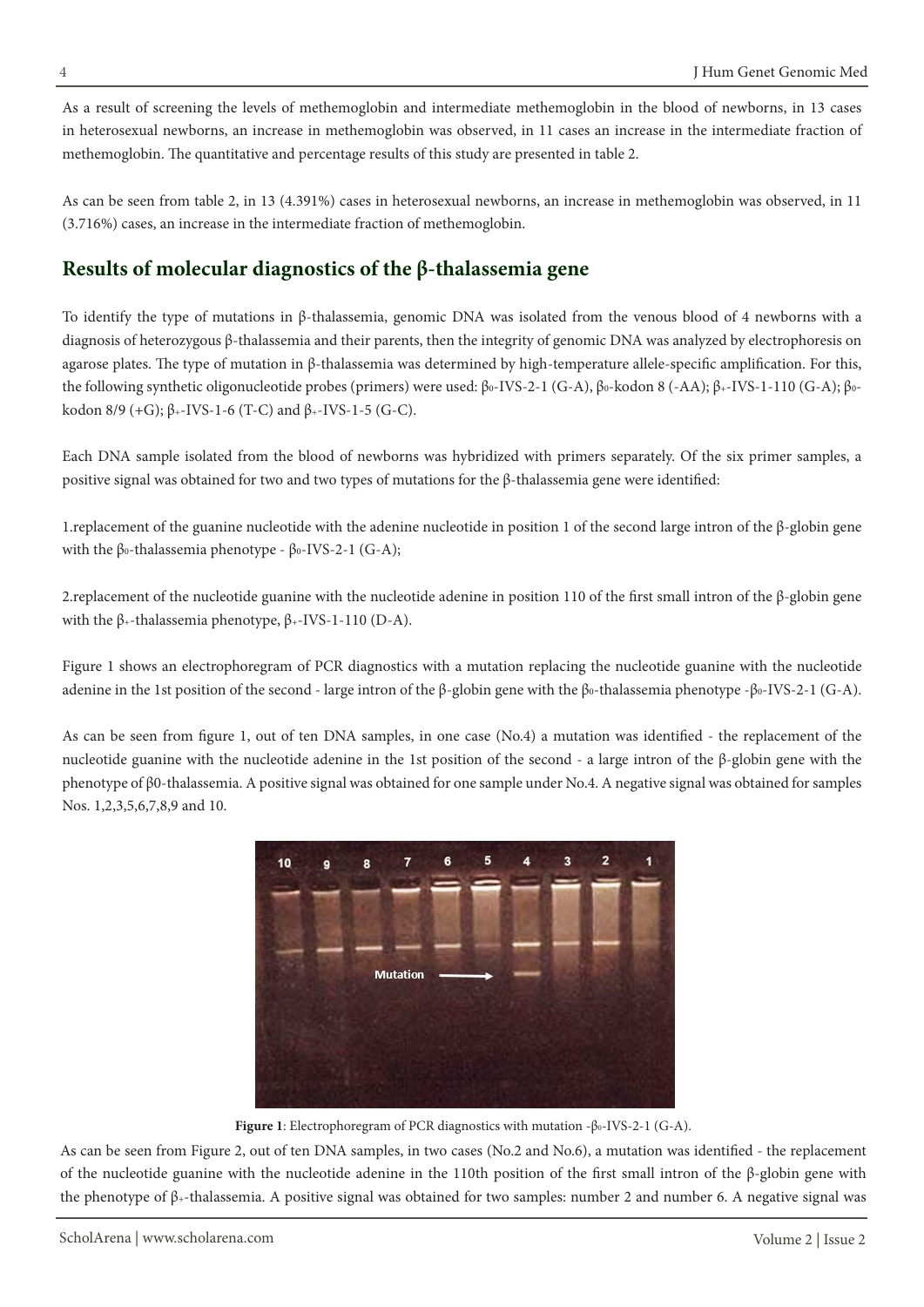Figure 2 shows an electrophoregram of PCR diagnostics with a mutation from the guanine nucleotide to the adenine nucleotide in position 110 of the first small intron of the β-globin gene with the β+-thalassemia phenotype - β+-IVS-1-110 (D-A).



**Figure 2:** Electrophoregram of PCR diagnostics with mutation - β+-IVS-1-110 (G-A).

obtained for samples numbered 1,3,4,5,7,8,9 and 10. At the same time, two types of β-thalassemia mutations were identified: the replacement of the guanine nucleotide by adenine nucleotide in the intron part of the β-globin gene - β+-IVS-1-110(G-A) and βo-IVS-2-1(G-A). It was not possible to reveal a heterozygous carriage of β-thalassemia in the parents of three examined patients.

# **Findings**

According to the genetic screening for hereditary hemoglobinopathies among newborns in Baku, the presence of pathological genes for α- and β-thalassemia and structurally abnormal hemoglobins S and D was found, which is directly related to further disorders of the hematopoietic system leading to anemia in children. The obtained results of genetic screening will allow pediatricians to timely treat sick children before the manifestation of the disease clinic. The introduction of programs of mass screening of newborns plays an important role in the early detection of hereditary diseases and the timely appointment of appropriate therapy. The identification and treatment of children through mass screening programs also helps prevent the development of severe mental and other disabilities.

# **Conclusion**

The current level of development of genetics and medicine in general allows for timely medical and genetic counseling of families with the presence of pathological genes in spouses (a family with a genetic risk) in order to prevent a homozygous state in a child.

Screening not only allows you to identify the risk of manifestation of chromosomal abnormalities in a child, but also to diagnose and prescribe timely therapy for various complications of pregnancy. Prevention of complications identified through screening helps prevent many complications of the last trimester of pregnancy, and possibly save the life and health of the baby. It is also recommended to conduct invasive and non-invasive prenatal diagnosis in the fetus in the first and second trimesters of pregnancy.